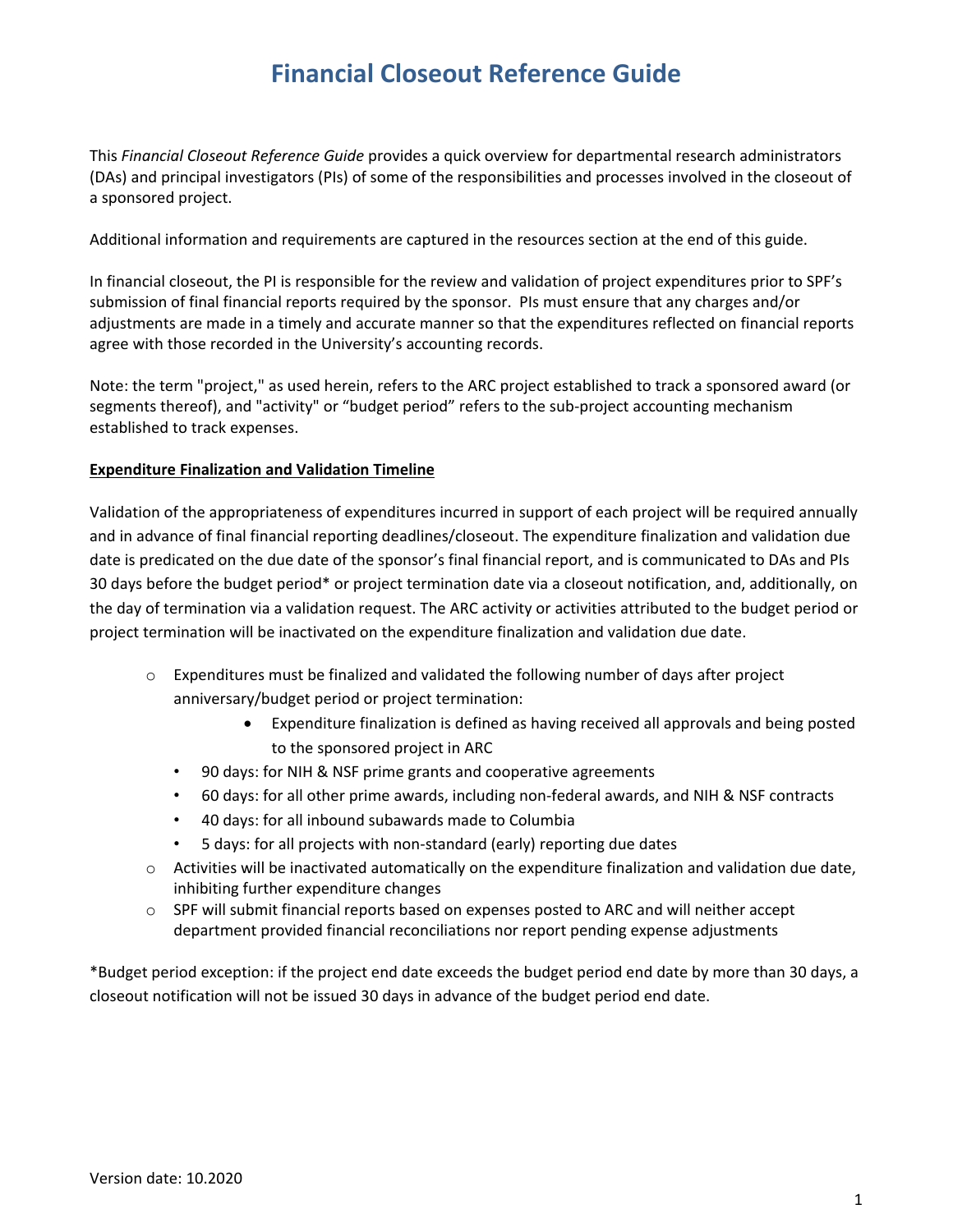### **Required Validation of Expenditures**

For annual validation of expenses:

- o SPF will send validation requests to PIs and DA's on the anniversary of the project, and the validation will be due within 40, 60 or 90 days after the anniversary, depending on the sponsor and award type, as outlined above
- o Where the DA is participating in the PI review, the DA may, at the discretion of the PI, provide the annual validation of project expenditures

For final validation of expenses:

- o SPF will send validation requests to PIs and DA's at the budget period or project period end date, and the validation will be due in advance of, or on, the expenditure finalization deadline
- o Both PI's and DA's must provide final validation of expenditures by the validation due date

#### **Equipment and Excess Supplies Disposition**

The Controller's office may request, by email, that the PI and DA provide information related to the disposition of capital equipment or excess supplies with a value >\$5,000 at project termination

#### **Financial Closeout Timelines**

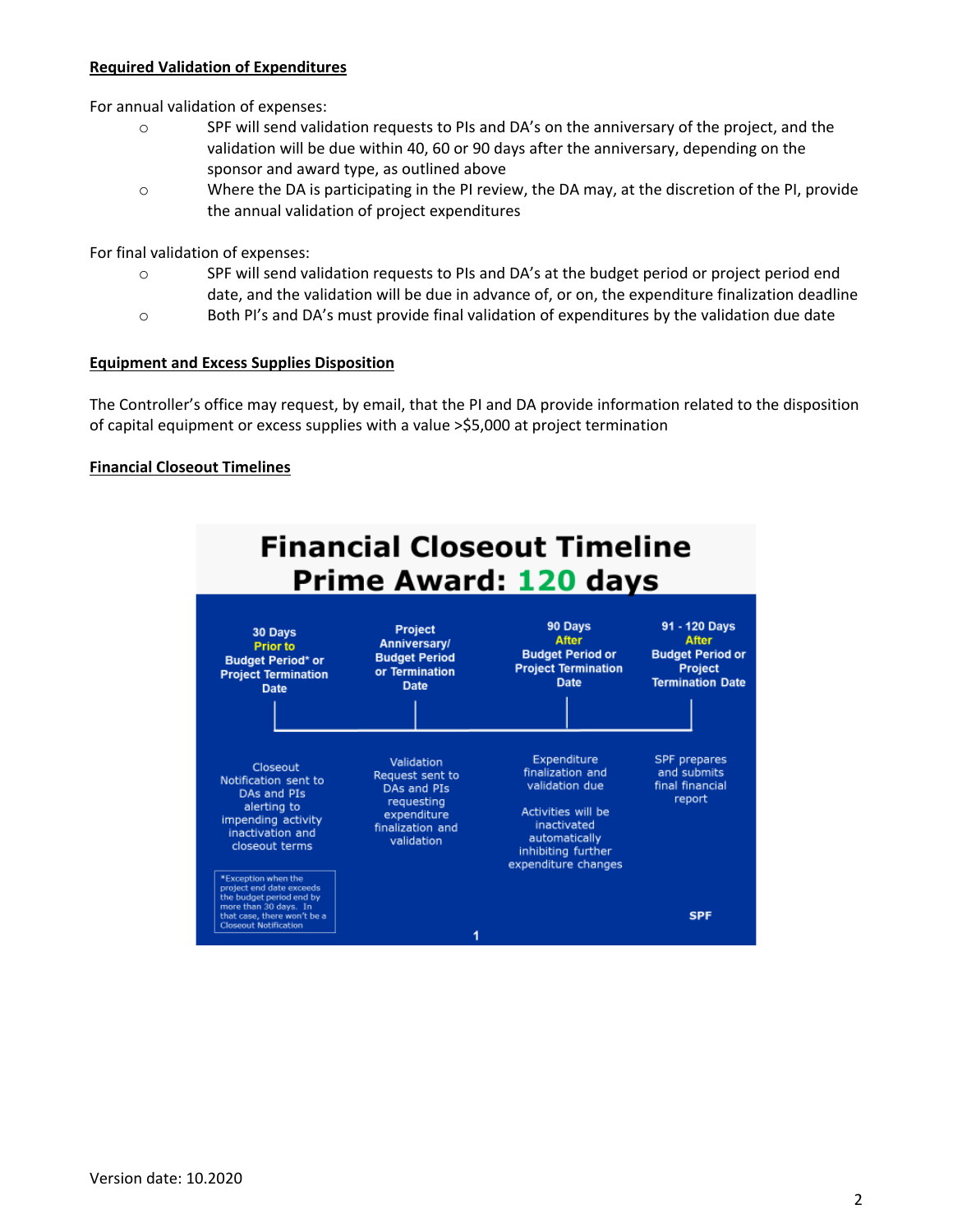

# **Financial Closeout Timeline** Prime Award: 60 days

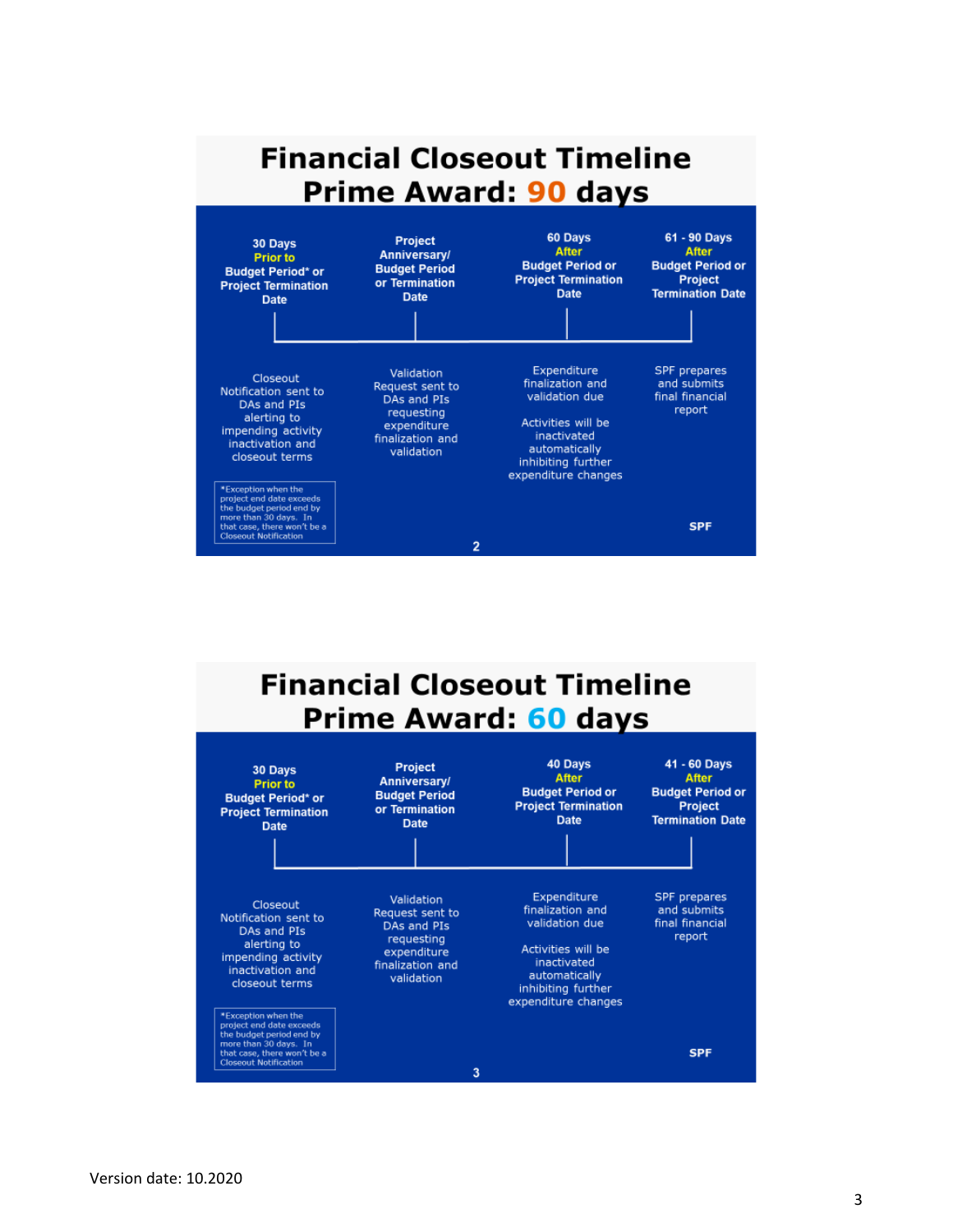# **Activity Reactivation**

When extenuating circumstance necessitate that an inactivated activity be re-activated, a DA must submit a request for re-activation to their SPF Manager. The DA should outline the extenuating circumstances in an email to their SPF Manager, who will evaluate the request along with SPF management to determine whether the re-activation is appropriate. Once the review has concluded and a decision is rendered, the SPF Manager will notify the DA via email. Please note, failure to meet operational and procedural objectives and controls is not considered an extenuating circumstance.

# **Expenditure Finalization and Validation**

In advance of expenditure finalization and expenditure validation deadlines, PIs and DAs should conduct a thorough review of expenses and execute any transactions needed to bring expenditures to finality. A thorough review includes completing the following steps:

- Review current and pending expenditures to ensure that they are appropriate, allowable, and representative of all expenditures associated with the sponsored project for each activity's purpose and period;
- Review outbound subawards to ensure that all invoices have been received, reviewed and paid;
- Submit pending cost transfer requests;
- Clear petty cash and travel advances and liquidate open encumbrances and purchase orders;
- Review anticipated integrating system distributions (e.g., payroll and communications);
- Remove cost overruns, if any;
- Prepare for disposition of an unexpended balance, if any;
- For training grants, determine stipend, tuition, and fee amounts by trainee to be transferred to the following period and communicate result to your SPF Project Manager;
- Review receivables balance to ensure that expected payments have been received and applied;
- Determine if a no-cost extension is needed; and
- For training grants, provide your SPF Project Manager with a copy of the Statement of Appointment, Termination Notice, ARC statements supporting the stipends paid and Payback Agreement.

If an expenditure validation is not provided to SPF by the deadline specified in the notifications, SPF will prepare and submit the final financial report to the sponsor using the charges applied to the project as of the date of preparation of the report. Any outstanding encumbrances and any cost overruns must be cleared by the department. Further, any additional costs incurred on the project, but not reported in the final financial report, will be the obligation of the department. Only expenditure credits deemed necessary after the expenditure validation deadline will be allowed.

### **Responsibilities Summary**

The following table summarizes the responsibilities of the PI, the DA and SPF in the financial closeout of a sponsored project:

| PI and/or DA                                                                                                                 | <b>SPF</b> |
|------------------------------------------------------------------------------------------------------------------------------|------------|
| Review projects on an ongoing basis to<br>ensure that all expenses are appropriate<br>and allowable; correct errors promptly |            |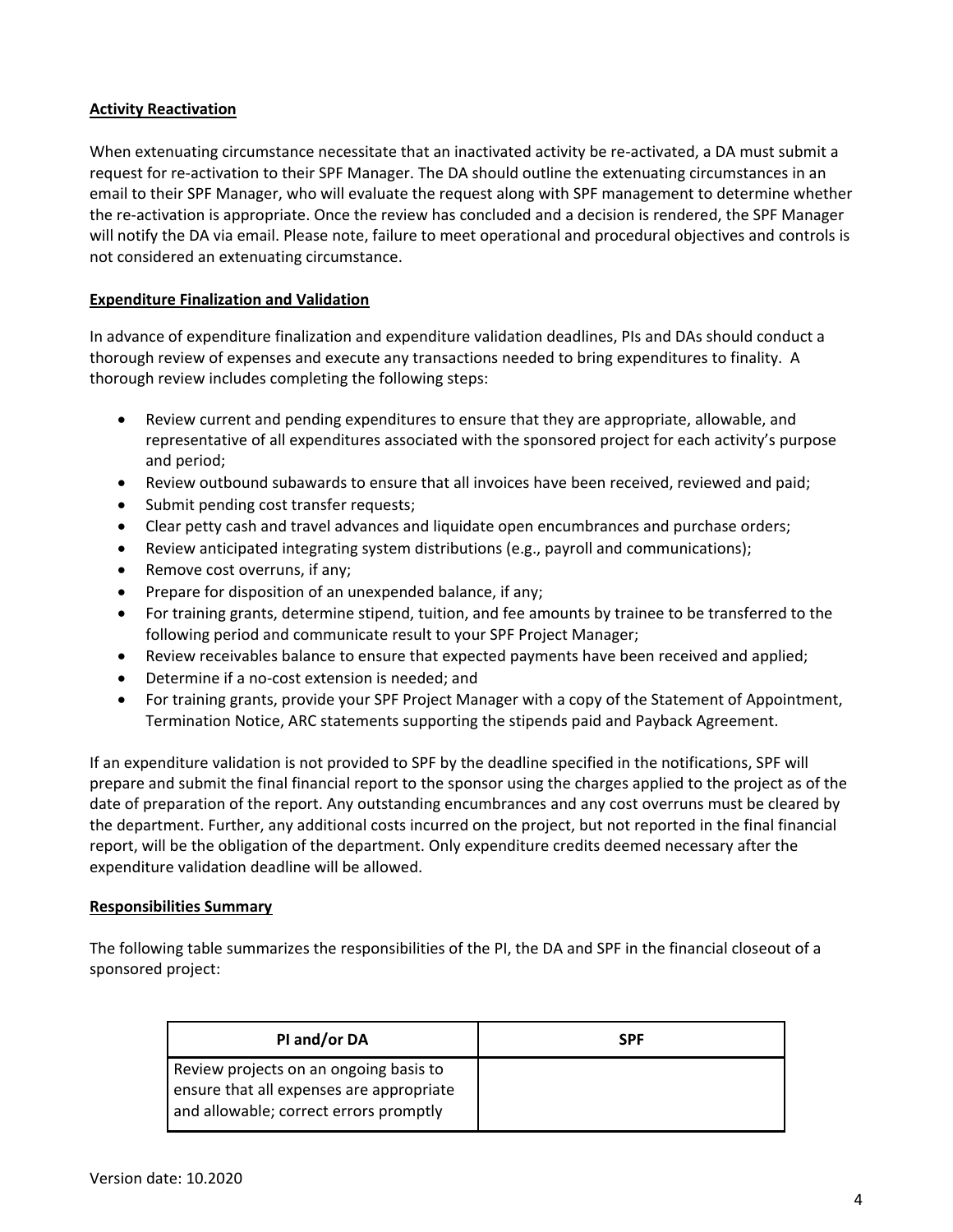|                                                                                                                                                                                                                       | 30 days prior to budget period* or project<br>termination date: send closeout<br>notifications to DAs and PIs alerting them<br>to impending activity inactivation and<br>closeout terms. |
|-----------------------------------------------------------------------------------------------------------------------------------------------------------------------------------------------------------------------|------------------------------------------------------------------------------------------------------------------------------------------------------------------------------------------|
| Process any outstanding vouchers that are<br>allowable on the project; begin to finalize<br>expenditures; perform through expense<br>review                                                                           |                                                                                                                                                                                          |
|                                                                                                                                                                                                                       | Project anniversary/budget period or<br>project termination date: send validation<br>requests to DAs and PIs requesting<br>expenditure finalization and validation.                      |
| On or before expenditure finalization and<br>validation due date: finalize expenses and<br>send validation to SPF Manager; activities<br>will be inactivated automatically, inhibiting<br>further expenditure changes |                                                                                                                                                                                          |
|                                                                                                                                                                                                                       | Review and adjust F&A charges when<br>necessary; prepares and submits final<br>financial report to the sponsor.                                                                          |
|                                                                                                                                                                                                                       | Provide copies of final FFR to the DA and<br>SPA, and archive documentation.                                                                                                             |
|                                                                                                                                                                                                                       | Close ARC project once all financial<br>obligations have been met.                                                                                                                       |

### **Major Equipment Disposition**

For federal sponsored projects, major equipment disposition and excess supply disposition review may apply at project closeout.

Major equipment disposition review will apply when the federal project's terms and conditions require it. See Section 200.313(e) (Equipment) of the Uniform Guidance. If required, the Controller's Office will contact the PI and DA when a piece of equipment purchased on a grant has a Fair Market Value (FMV) of more than \$5,000 at award termination. In these cases, the piece of equipment must have one of the following dispositions:

- o Continue to be used by the PI on the original project or program, whether or not the project or program continues to be supported by the federal award;
- o Be used by the PI or another Columbia PI on another federal award;
- o Be used by the PI or another Columbia PI on another non-federal award;
- o Be retained with the FMV credited back to the sponsor; or
- o Be resold and proceeds returned to the sponsor.